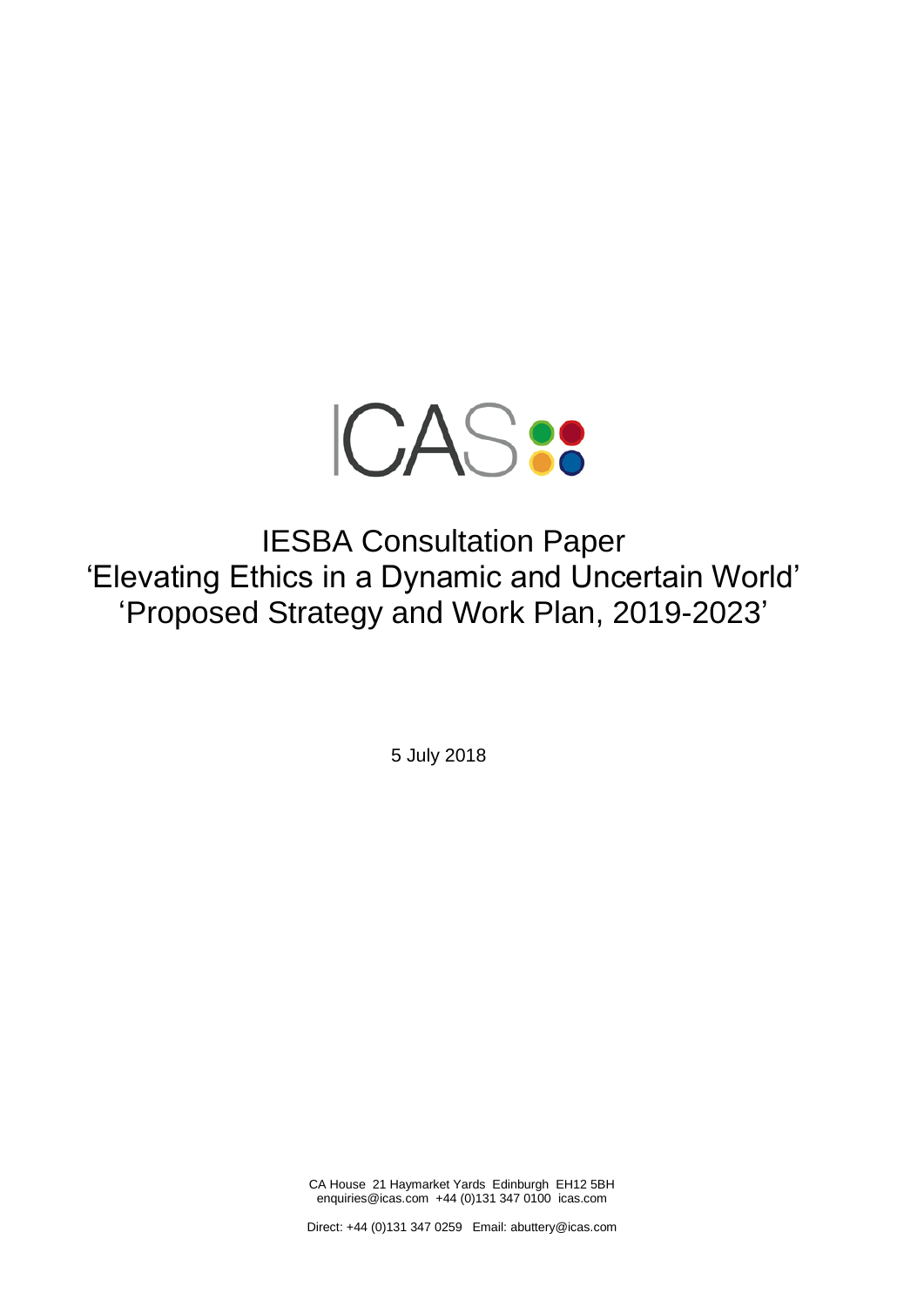# **Introduction**

ICAS is a professional body for more than 21,000 world class business men and women who work in the UK and in more than 100 countries around the world. Our members have all achieved the internationally recognised and respected CA qualification (Chartered Accountant). We are an educator, examiner, regulator, and thought leader.

Almost two thirds of our working membership work in business; many leading some of the UK's and the world's great companies. The others work in accountancy practices ranging from the Big Four in the City to the small practitioner in rural areas of the country.

We currently have around 3,000 students striving to become the next generation of CAs under the tutelage of our expert staff and members. We regulate our members and their firms. We represent our members on a wide range of issues in accountancy, finance and business and seek to influence policy in the UK and globally, always acting in the public interest.

ICAS was created by Royal Charter in 1854. The ICAS Charter requires its Boards to act primarily in the public interest, and our responses to consultations are therefore intended to place the public interest first. Our Charter also requires us to represent our members' views and to protect their interests, but in the rare cases where these are at odds with the public interest, it is the public interest which must be paramount.

The ICAS Ethics Board has considered the International Ethics Standards Board for Accountants (IESBA) 'Proposed Strategy and Work Plan, 2019-2023' and I am pleased to forward their comments.

Any enquiries should be addressed to Ann Buttery, ICAS Head of Ethics, [abuttery@icas.com](mailto:abuttery@icas.com)

# **Key Points**

We are supportive of the proposed three key strategic themes, namely:

- *"(i) Advancing the Code's Relevance and Impact, through (i) maintaining a global Code fit for purpose in the evolving environment; and (ii) further raising the bar on ethics;*
- *(ii) Deepening and Expanding the Code's Influence, through increasing global adoption and effective implementation of the Code; and*
- *(iii) Expanding the IESBA's Perspectives and Inputs, through proactively engaging and seeking cooperative avenues with stakeholders."*

We welcome that with the recent approval of the revised inducements content by the Public Interest Oversight Board (PIOB), the restructured Code is now ready for its June 2019 applicable date.

We very much support the need to better encourage adoption of the Code around the globe. Therefore, we very much welcome that *"IESBA will pursue close engagement with the IFAC Compliance Advisory Panel regarding adoption of the restructured Code by IFAC member organizations. The IESBA will also seek endorsement of the restructured Code by national and international regulatory organizations."*

We welcome that the IESBA intends to study the implications of major technological trends and developments as well as emerging or newer models of service delivery, and will take any standardsetting action that may be appropriate to ensure that the Code remains fit for purpose. We fully agree that *"The desired outcome is for the Code to continue to provide a trusted ethical compass to firms and PAs as they upgrade their skills and adapt their services and activities in today's technological age."*

We also welcome the ongoing increased coordination with the International Auditing and Assurance Standards Board.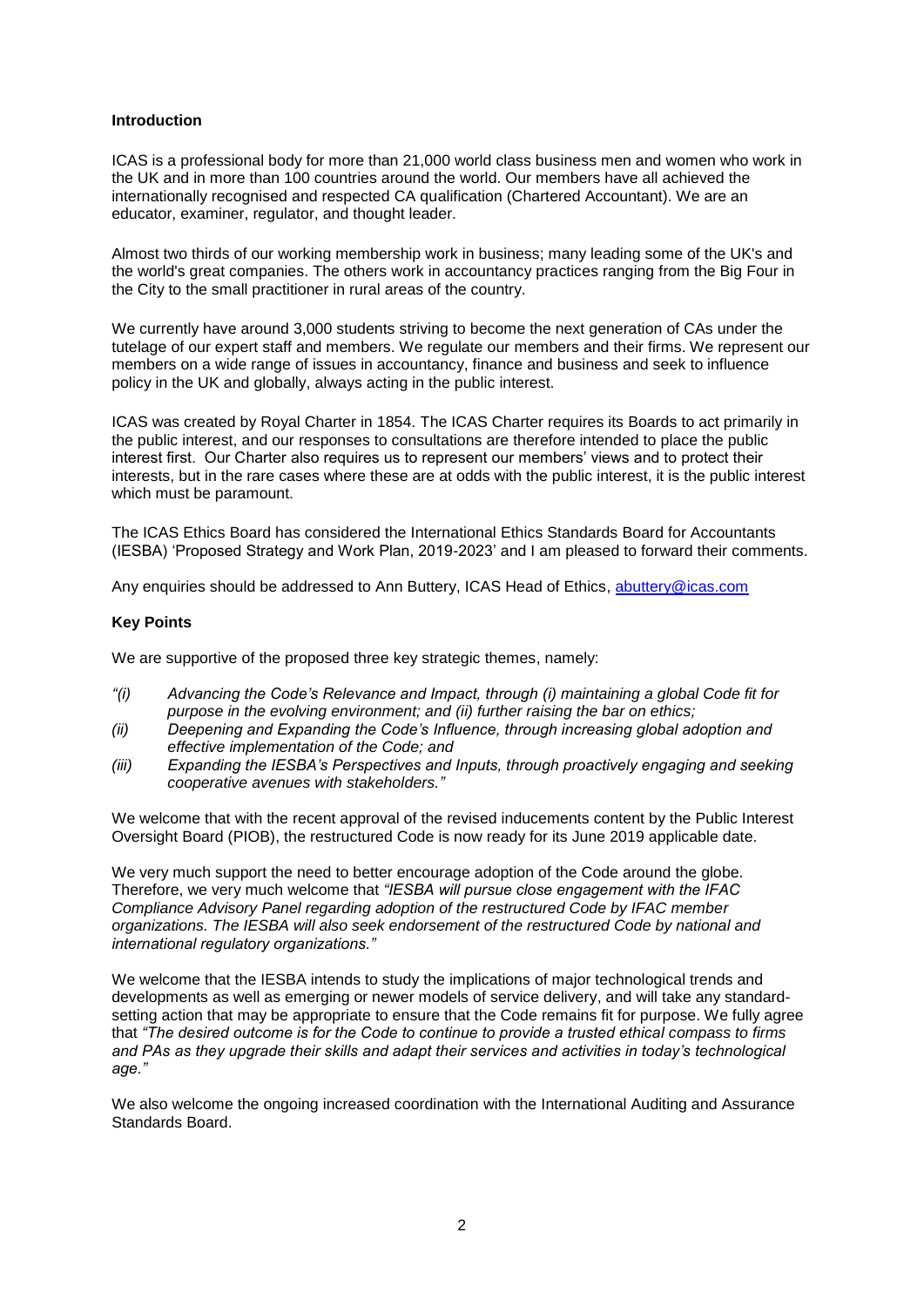# **Responses to the Specific Questions**

## *1. Do you agree with the proposed criteria for the IESBA to determine its actions and priorities over the strategy period?*

We are supportive of the proposed criteria.

## *2. Do you support the actions that have been identified with respect to each strategic theme? If not, please explain why.*

We are supportive of the actions that have been identified within each theme although we believe there would be merit in running the work on non-assurance services and that on the definition of PIE and Listed Entities in parallel.

We believe at this stage that it is the implementation of the Code that is critical. More needs to be done to ensure that the high-quality requirements and application material contained in the Code are being appropriately introduced in practice across the Globe. We therefore very much welcome IESBA's commitment in this regard:

"*However, with the finalization of the restructuring and substantive revision of the Code at the end of 2017, the IESBA sees a clear imperative to deepen and expand the Code's influence by vigorously promoting global adoption of the revised and restructured Code (or simply the "restructured Code")."*

We also particularly welcome the development of the E-Code but would caution that for this to assist users, including professional bodies, it will require to:

- Have free access;
- Be easily accessible; and
- Be available to, and provide the means for, user bodies to adapt for their own jurisdiction specific requirements.

We would, however, urge caution in relation to the project on tax "aggressive tax avoidance". This is likely to prove a particularly difficult subject on which to achieve consensus at the global level. In this regard there would appear greater merit in starting the proposed work on the definitions of PIE and Listed Entities earlier than currently scheduled, as this appears very relevant to the work on nonassurance services.

# *3. Recognizing that this proposed SWP is ambitious do you believe the IESBA should accelerate or defer any work stream(s)? If so, please explain why.*

We are generally comfortable with the SWP proposed, however, as highlighted above there appears merit in bringing forward the start date of the proposed work on the definitions of PIE and Listed Entities. We also acknowledge that due to circumstances there may need to be some flexibility in relation to the proposed start and completion dates of projects.

#### *4. Do you have any comments on any other matters addressed in this consultation paper or any significant matters not covered in this consultation paper that you believe the IESBA should address?*

#### Transparency on Code Adoption

We welcome that IESBA recognises in the paper that it is key that it seeks to promote the adoption of the Code and that it also seeks discussions in this regard with national and international regulatory bodies.